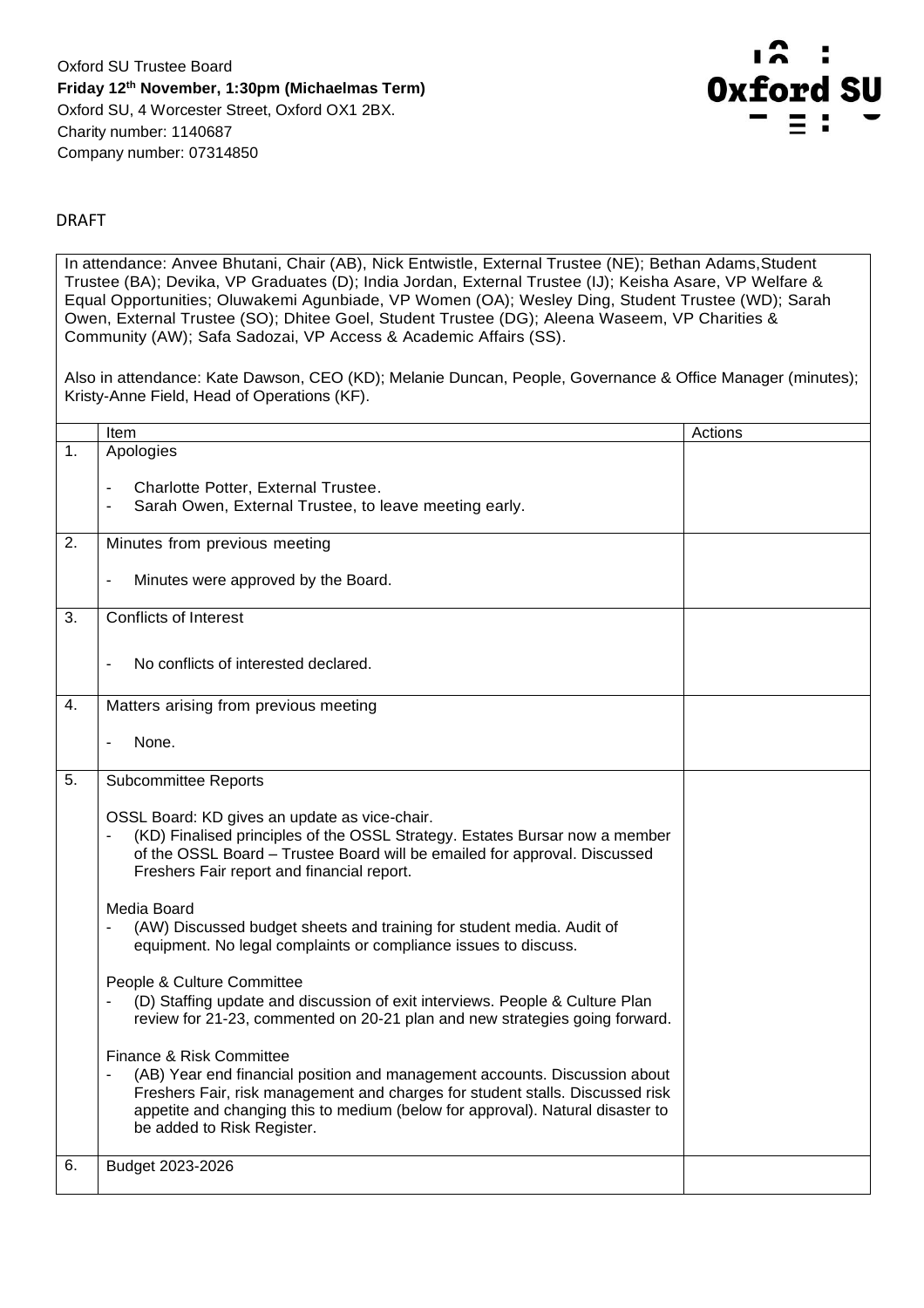

|                  | KD gives and overview of the 3-year budget plan which will be taken to JSCECSM<br>on the 16th of November.                                                                                                                                                                                                                                                                                                                                                                                                                                                                                                                                                                                                                                                                                                                                                                                                                                                                                  |  |
|------------------|---------------------------------------------------------------------------------------------------------------------------------------------------------------------------------------------------------------------------------------------------------------------------------------------------------------------------------------------------------------------------------------------------------------------------------------------------------------------------------------------------------------------------------------------------------------------------------------------------------------------------------------------------------------------------------------------------------------------------------------------------------------------------------------------------------------------------------------------------------------------------------------------------------------------------------------------------------------------------------------------|--|
|                  | Main points:                                                                                                                                                                                                                                                                                                                                                                                                                                                                                                                                                                                                                                                                                                                                                                                                                                                                                                                                                                                |  |
|                  | Requested a 2% grant increase for both 22/23 and 23/24.                                                                                                                                                                                                                                                                                                                                                                                                                                                                                                                                                                                                                                                                                                                                                                                                                                                                                                                                     |  |
|                  |                                                                                                                                                                                                                                                                                                                                                                                                                                                                                                                                                                                                                                                                                                                                                                                                                                                                                                                                                                                             |  |
|                  | KD invites comments and questions:                                                                                                                                                                                                                                                                                                                                                                                                                                                                                                                                                                                                                                                                                                                                                                                                                                                                                                                                                          |  |
|                  | (KA) Change wording around growth of OSSL to sound more confident in<br>$\blacksquare$<br>ourselves.<br>(DG) Can we include more detail of where the money is being spent within<br>student engagement? (KD) Report is modelled on consolidated expenditure<br>rather than detailed. (KF) If we include more detail it could result in being<br>bound by restricted funds. Showing consolidated expenditure gives us more<br>movement and autonomy over spend.<br>(NE) Are the Board being asked to approve this budget now? (KD) No, a<br>discussion by Board on spending will come later.<br>(IJ) Understand why we are only asking for 2% but this could be less than<br>inflation in subsequent years.<br>(DG) Why do we jump to requesting a 7% increase in 24/25? (KF) To prevent<br>running into our minimum reserves.<br>(NE) Are we using our reserves to top up our operating spend? Could we use<br>this on capital projects? (KD) Some has been used for small capital projects |  |
|                  | (new laptops etc.) but also supporting operating costs.<br>(DG) Once the university approves this budget will we have another meeting                                                                                                                                                                                                                                                                                                                                                                                                                                                                                                                                                                                                                                                                                                                                                                                                                                                       |  |
|                  | to discuss in detail? (KF) Yes.                                                                                                                                                                                                                                                                                                                                                                                                                                                                                                                                                                                                                                                                                                                                                                                                                                                                                                                                                             |  |
| $\overline{7}$ . | COVID and CEO Update (including Strategic Aims Update)                                                                                                                                                                                                                                                                                                                                                                                                                                                                                                                                                                                                                                                                                                                                                                                                                                                                                                                                      |  |
|                  | KD gives an overview of the CEO Report.                                                                                                                                                                                                                                                                                                                                                                                                                                                                                                                                                                                                                                                                                                                                                                                                                                                                                                                                                     |  |
|                  | Additional points raised:                                                                                                                                                                                                                                                                                                                                                                                                                                                                                                                                                                                                                                                                                                                                                                                                                                                                                                                                                                   |  |
|                  | Sarah Bradley, Deputy CEO, will be leaving at the end of December. KD will<br>be taking time to think about what is needed from this role before starting the<br>recruitment process. KD will be stepping into a support role for membership<br>during this time.                                                                                                                                                                                                                                                                                                                                                                                                                                                                                                                                                                                                                                                                                                                           |  |
|                  | KD invites questions or comments:                                                                                                                                                                                                                                                                                                                                                                                                                                                                                                                                                                                                                                                                                                                                                                                                                                                                                                                                                           |  |
|                  | (OA) will we support membership through elections? (KD) Advice Manager<br>will be taking on some of the leadership role and we will look into upskilling<br>the coordinators. External interim support is available if we need it. Will<br>ensure a good handover from SB and having the Comms manager in<br>place will help too.                                                                                                                                                                                                                                                                                                                                                                                                                                                                                                                                                                                                                                                           |  |
|                  | (SO) Maybe worth interim support from outside the organisation so that<br>others aren't overworked. Can help with a fresh perspective too.                                                                                                                                                                                                                                                                                                                                                                                                                                                                                                                                                                                                                                                                                                                                                                                                                                                  |  |
|                  | (KA) Report talks about a people centered strategy but there was no<br>formal consultation with staff. (KD) HR advice was to do an informal<br>consultation due to minor changes being made to staffing structure. KD<br>discussed the strategic aims with each member of staff and made changes<br>based on these conversations.                                                                                                                                                                                                                                                                                                                                                                                                                                                                                                                                                                                                                                                           |  |
|                  | (KA) What is behind the move to focus on representation? (KD) We are<br>$\overline{\phantom{a}}$<br>the representative body for students within the University of Oxford. Focus<br>on representation strips back to why a student union exists. We can                                                                                                                                                                                                                                                                                                                                                                                                                                                                                                                                                                                                                                                                                                                                      |  |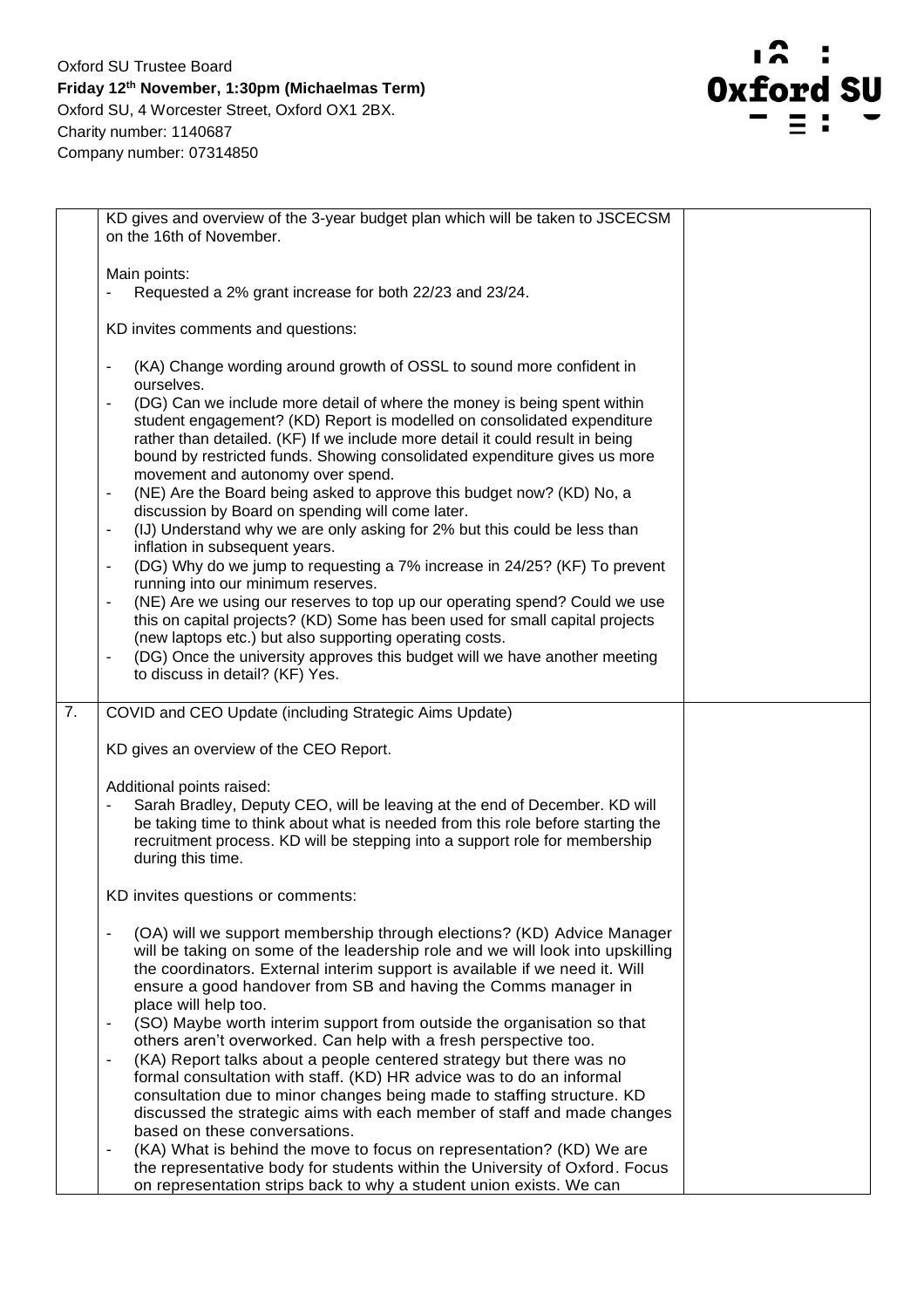

|     | represent students in spaces the colleges can't.<br>(KA) Website training? (KD) Comms manager taking project forward.                                                                                                                                                                                                                                                                                                                                                                                                                                                                                                                                                                                                                                                                                                                                                                                                                                                                                                                                                                                                                                                                                                                                                                                                                                                                                                                                                                                                                                                                                                                                                                                                                                                                                                                                                                                                                                                                                                                                                                                                                                                                                                                                                                                                                                  |                                           |
|-----|--------------------------------------------------------------------------------------------------------------------------------------------------------------------------------------------------------------------------------------------------------------------------------------------------------------------------------------------------------------------------------------------------------------------------------------------------------------------------------------------------------------------------------------------------------------------------------------------------------------------------------------------------------------------------------------------------------------------------------------------------------------------------------------------------------------------------------------------------------------------------------------------------------------------------------------------------------------------------------------------------------------------------------------------------------------------------------------------------------------------------------------------------------------------------------------------------------------------------------------------------------------------------------------------------------------------------------------------------------------------------------------------------------------------------------------------------------------------------------------------------------------------------------------------------------------------------------------------------------------------------------------------------------------------------------------------------------------------------------------------------------------------------------------------------------------------------------------------------------------------------------------------------------------------------------------------------------------------------------------------------------------------------------------------------------------------------------------------------------------------------------------------------------------------------------------------------------------------------------------------------------------------------------------------------------------------------------------------------------|-------------------------------------------|
| 8.  | <b>Freshers Fair Report</b>                                                                                                                                                                                                                                                                                                                                                                                                                                                                                                                                                                                                                                                                                                                                                                                                                                                                                                                                                                                                                                                                                                                                                                                                                                                                                                                                                                                                                                                                                                                                                                                                                                                                                                                                                                                                                                                                                                                                                                                                                                                                                                                                                                                                                                                                                                                            |                                           |
|     | KF gives an overview of the Freshers Fair report.<br>Main points:<br>Do we host the events at University Parks next year or return to the Exam<br>Schools? We are likely to make a profit at Exam Schools but we wouldn't have<br>the same standard of student engagement.<br>KF invites comments and questions:<br>(DG) Think we should increase the budget for Meet the SU series. Hugely<br>successful and great way to introduce SU to students.<br>(D) Would encourage us to stick to University Parks - understand costs issues,<br>$\overline{\phantom{a}}$<br>but our priority is student experience and engagement. Increased student<br>engagement with us but also between students. Agree that Meet the SU<br>should have an increased budget.<br>(KF) There was some skepticism among the staff team about Meet the SU and<br>$\overline{\phantom{a}}$<br>the budget was set based on this. We can increase the budget for next year as<br>it has been hugely successful.<br>(AW) Food based events are very popular. We need to plan events properly<br>and learn from what works best - don't necessarily need more events but to<br>focus on the ones we know work well.<br>(KA) Important to be flexible with the Meet the SU budget, next years Sabs<br>may not want to focus on this. For financial stability we could take the Fair<br>back to the exam schools for a few years. How are we calculating the numbers<br>who attended? (KF) Regarding financial stability, we need to decide whether<br>we are doing the Fair to make money or to impact the student experience. The<br>Fair can make money in the Parks, but this year reflected the market as a<br>whole. (KD) Numbers attending are hard to count, so this was an estimate. We<br>are also looking to partner with the Careers Service to share the cost.<br>(NE) If we are going to lose money, we need to gain value elsewhere. Monitor<br>$\overline{\phantom{a}}$<br>the increase in engagement and the impact of this.<br>(DG) Strongly believe we shouldn't be charging students for stalls and banners<br>٠<br>at the Freshers Fair. Seems like a small amount of money, but for societies<br>who don't have a source of income, this is a lot. Would support a move back to<br>Exam Schools if this meant providing free stalls to students. (KF) It is a |                                           |
|     | plausible plan, but we would need to look at the costings next year.                                                                                                                                                                                                                                                                                                                                                                                                                                                                                                                                                                                                                                                                                                                                                                                                                                                                                                                                                                                                                                                                                                                                                                                                                                                                                                                                                                                                                                                                                                                                                                                                                                                                                                                                                                                                                                                                                                                                                                                                                                                                                                                                                                                                                                                                                   |                                           |
| 9.  | Year-End and Management Accounts                                                                                                                                                                                                                                                                                                                                                                                                                                                                                                                                                                                                                                                                                                                                                                                                                                                                                                                                                                                                                                                                                                                                                                                                                                                                                                                                                                                                                                                                                                                                                                                                                                                                                                                                                                                                                                                                                                                                                                                                                                                                                                                                                                                                                                                                                                                       |                                           |
|     | KF reviews the Year-End and Management Accounts.                                                                                                                                                                                                                                                                                                                                                                                                                                                                                                                                                                                                                                                                                                                                                                                                                                                                                                                                                                                                                                                                                                                                                                                                                                                                                                                                                                                                                                                                                                                                                                                                                                                                                                                                                                                                                                                                                                                                                                                                                                                                                                                                                                                                                                                                                                       |                                           |
|     | Main points:<br>Still aiming for 50k deficit at the end of the year.                                                                                                                                                                                                                                                                                                                                                                                                                                                                                                                                                                                                                                                                                                                                                                                                                                                                                                                                                                                                                                                                                                                                                                                                                                                                                                                                                                                                                                                                                                                                                                                                                                                                                                                                                                                                                                                                                                                                                                                                                                                                                                                                                                                                                                                                                   |                                           |
|     | Jordan Smith is taking on the management accounts from next month. This<br>will mean we will have up to date numbers going forward.                                                                                                                                                                                                                                                                                                                                                                                                                                                                                                                                                                                                                                                                                                                                                                                                                                                                                                                                                                                                                                                                                                                                                                                                                                                                                                                                                                                                                                                                                                                                                                                                                                                                                                                                                                                                                                                                                                                                                                                                                                                                                                                                                                                                                    |                                           |
| 10. | <b>Strategic Risks and Risk Register</b>                                                                                                                                                                                                                                                                                                                                                                                                                                                                                                                                                                                                                                                                                                                                                                                                                                                                                                                                                                                                                                                                                                                                                                                                                                                                                                                                                                                                                                                                                                                                                                                                                                                                                                                                                                                                                                                                                                                                                                                                                                                                                                                                                                                                                                                                                                               | <b>Board approves</b><br>moving to a risk |
|     | KD gives an overview of the paper.                                                                                                                                                                                                                                                                                                                                                                                                                                                                                                                                                                                                                                                                                                                                                                                                                                                                                                                                                                                                                                                                                                                                                                                                                                                                                                                                                                                                                                                                                                                                                                                                                                                                                                                                                                                                                                                                                                                                                                                                                                                                                                                                                                                                                                                                                                                     | appetite of medium.                       |
|     | Trustee Board is being asked to approve moving the risk appetite from low to                                                                                                                                                                                                                                                                                                                                                                                                                                                                                                                                                                                                                                                                                                                                                                                                                                                                                                                                                                                                                                                                                                                                                                                                                                                                                                                                                                                                                                                                                                                                                                                                                                                                                                                                                                                                                                                                                                                                                                                                                                                                                                                                                                                                                                                                           |                                           |